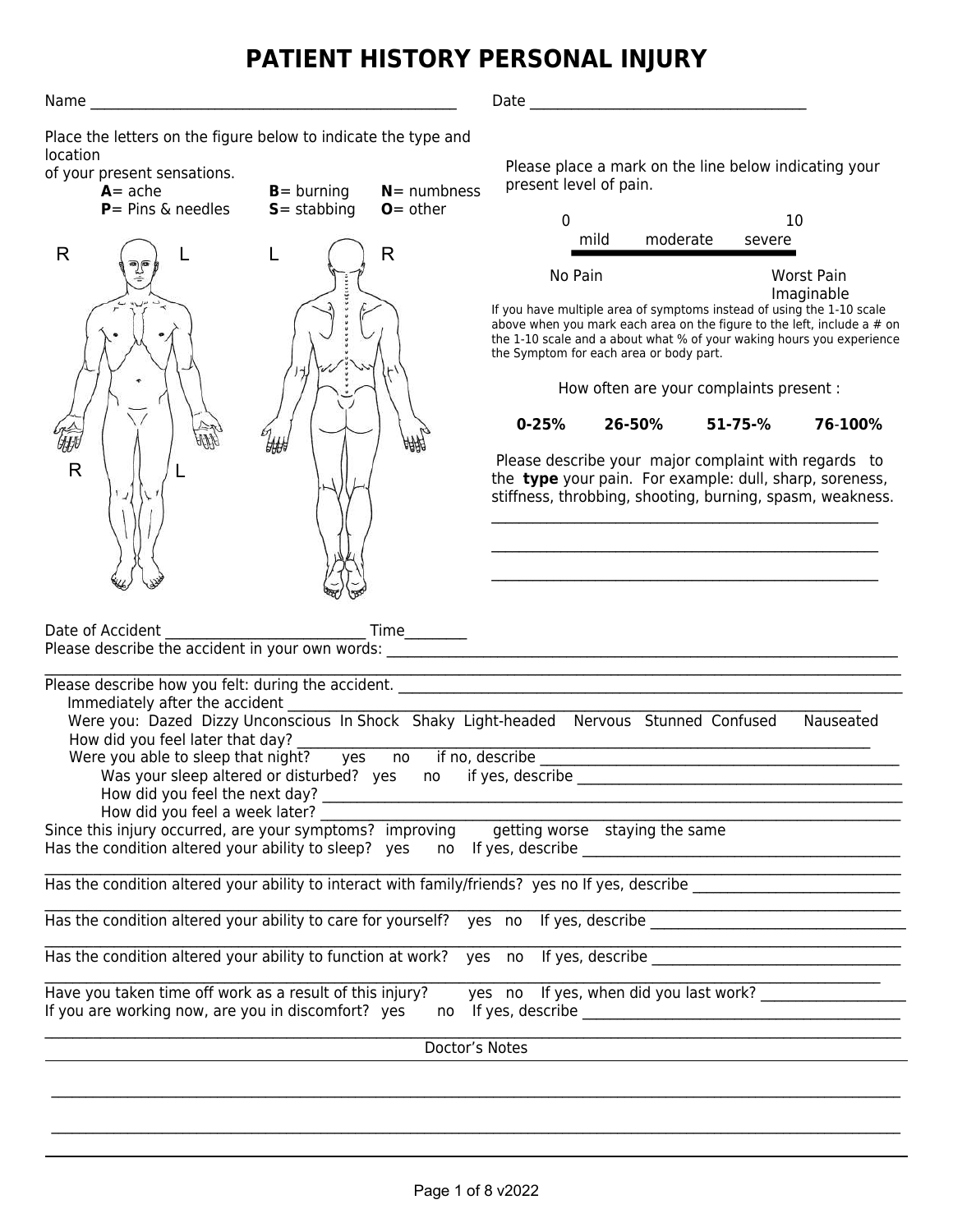| <b>PAST OR PRESENT SYMPTOMS</b>                                                                                                                                                                                                                                                                                |                                            |                                                                                          |                                                                                                                                                                                            |  |  |  |  |  |
|----------------------------------------------------------------------------------------------------------------------------------------------------------------------------------------------------------------------------------------------------------------------------------------------------------------|--------------------------------------------|------------------------------------------------------------------------------------------|--------------------------------------------------------------------------------------------------------------------------------------------------------------------------------------------|--|--|--|--|--|
| If you had any of the symptoms below before your current injury put a check under "past"                                                                                                                                                                                                                       |                                            |                                                                                          |                                                                                                                                                                                            |  |  |  |  |  |
| for any symptoms that started since the injury check under "present"<br>past present <b>MID-BACK</b> past present <b>LOWER BACK</b> past present <b>WOMEN</b><br>[ ] [ ] Upper back pain [ ] [ ] Lower back pain [ ] [ ] Menstrual pain [ ] [ ] Pain between shiders [ ] [ ] Buttock pain [ ] [ ] [ ] Cramping |                                            |                                                                                          |                                                                                                                                                                                            |  |  |  |  |  |
| past present HEAD                                                                                                                                                                                                                                                                                              |                                            |                                                                                          | past present WOMEN ONLY                                                                                                                                                                    |  |  |  |  |  |
| [ ] [ ] Headaches<br>[ ] [ ] Headaches<br>[ ] [ ] Dizziness                                                                                                                                                                                                                                                    |                                            |                                                                                          |                                                                                                                                                                                            |  |  |  |  |  |
| $[ ] [ ]$ Tension                                                                                                                                                                                                                                                                                              |                                            |                                                                                          |                                                                                                                                                                                            |  |  |  |  |  |
| [ ] [ ] Fainting                                                                                                                                                                                                                                                                                               |                                            |                                                                                          | [1]<br>[1] This pain<br>[1] Thuscle spasms<br>[1] The pain<br>[1] The pain<br>[1] The pain<br>[1] The pain<br>[1] The pain<br>[1] The pain<br>[1] The pain<br>[1] The pain<br>[1] The pain |  |  |  |  |  |
| [ ] [ ] Tired, Fatigue                                                                                                                                                                                                                                                                                         |                                            | [ ] [ ] Chest pain [ ] [ ] Back feels tired [ ] [ ] Hysterectomy                         |                                                                                                                                                                                            |  |  |  |  |  |
| [ ] [ ] Head feels heavy                                                                                                                                                                                                                                                                                       |                                            | [ ] [ ] Shortness of breath [ ] [ ] Pain increased by coughing [ ] [ ] Cesarean delivery |                                                                                                                                                                                            |  |  |  |  |  |
| [ ] [ ] Light bothers eyes [ ] [ ] Breast pain                                                                                                                                                                                                                                                                 |                                            |                                                                                          |                                                                                                                                                                                            |  |  |  |  |  |
| The correct of the correct and the correct (and the correct (and the correct (and the correct (and the correct (and the correct (and the correct (and the correct (and the correct (and the correct (and the correct (and the                                                                                  |                                            |                                                                                          |                                                                                                                                                                                            |  |  |  |  |  |
|                                                                                                                                                                                                                                                                                                                |                                            |                                                                                          |                                                                                                                                                                                            |  |  |  |  |  |
|                                                                                                                                                                                                                                                                                                                |                                            |                                                                                          |                                                                                                                                                                                            |  |  |  |  |  |
|                                                                                                                                                                                                                                                                                                                |                                            |                                                                                          |                                                                                                                                                                                            |  |  |  |  |  |
|                                                                                                                                                                                                                                                                                                                |                                            |                                                                                          |                                                                                                                                                                                            |  |  |  |  |  |
|                                                                                                                                                                                                                                                                                                                |                                            | [ ] [ ] Constipation [ ] [ ] Shooting pain in leg/foot (R-L) <b>GENERAL</b>              |                                                                                                                                                                                            |  |  |  |  |  |
| SHOULDER [1] Diarrhea [1] Diarrhea [1] Diarrhea [1] Diarrhea [1] Diarrhea [1] Diarrhea [1] Diarrhea [1] Diarrhea [1] Diarrhea [1] Diarrhea [1] Diarrhea [1] Diarrhea [1] Diarrhea [1] Diarrhea [1] Diarrhea [1] Diarrhea [1] D                                                                                 |                                            |                                                                                          |                                                                                                                                                                                            |  |  |  |  |  |
|                                                                                                                                                                                                                                                                                                                |                                            |                                                                                          |                                                                                                                                                                                            |  |  |  |  |  |
|                                                                                                                                                                                                                                                                                                                |                                            |                                                                                          |                                                                                                                                                                                            |  |  |  |  |  |
|                                                                                                                                                                                                                                                                                                                |                                            |                                                                                          |                                                                                                                                                                                            |  |  |  |  |  |
| [ ] [ ] Arm pain (R-L) [ ] [ ] Hepatitis                                                                                                                                                                                                                                                                       |                                            |                                                                                          | [ ] [ ] Ankle sprain (R-L) [ ] [ ] Loss of sleep hrs./night<br><b>MISC.</b> [ ] [ ] Loss of weight bs.                                                                                     |  |  |  |  |  |
| [ ] [ ] Arm numbness (R-L) <b>FAMILY HISTORY</b>                                                                                                                                                                                                                                                               |                                            | MISC.                                                                                    | [ ] [ ] Loss of weight lbs.                                                                                                                                                                |  |  |  |  |  |
|                                                                                                                                                                                                                                                                                                                |                                            |                                                                                          |                                                                                                                                                                                            |  |  |  |  |  |
|                                                                                                                                                                                                                                                                                                                |                                            |                                                                                          |                                                                                                                                                                                            |  |  |  |  |  |
| Example to the control of the control of the control of the control of the control of the control of the control of the control of the control of the control of the control of the control of the control of the control of t<br>[ ] [ ] Cold hands [ ] [ ] Arthritis                                         |                                            |                                                                                          | [ ] [ ] Cancer [ ] [ ] Pain worse at night or at rest                                                                                                                                      |  |  |  |  |  |
|                                                                                                                                                                                                                                                                                                                |                                            |                                                                                          |                                                                                                                                                                                            |  |  |  |  |  |
| What was your position in the car? driver front passenger                                                                                                                                                                                                                                                      |                                            | <b>COLLISION CONDITIONS</b>                                                              | rear seat: L R Middle 3 <sup>rd</sup> row seat L R Middle other                                                                                                                            |  |  |  |  |  |
|                                                                                                                                                                                                                                                                                                                |                                            |                                                                                          |                                                                                                                                                                                            |  |  |  |  |  |
| How many people were in the car including yourself? _________                                                                                                                                                                                                                                                  |                                            |                                                                                          |                                                                                                                                                                                            |  |  |  |  |  |
| What were the road conditions?                                                                                                                                                                                                                                                                                 | dry wet icy                                |                                                                                          | Weather conditions? clear fog rain snow glare                                                                                                                                              |  |  |  |  |  |
| yes<br>Were you wearing a seat belt?                                                                                                                                                                                                                                                                           | no                                         | If yes, what type?                                                                       | lap only lap & shoulder                                                                                                                                                                    |  |  |  |  |  |
| Did your seat have a headrest?<br>How was your headrest positioned?                                                                                                                                                                                                                                            | movable headrest<br>at top of back of head | non movable headrest<br>middle of back of head                                           | no headrest and the state of the state of the state of the state of the state of the state of the state of the<br>don't remember<br>bottom of back of head<br>at neck                      |  |  |  |  |  |
| Is your car equipped with? ABS                                                                                                                                                                                                                                                                                 |                                            |                                                                                          | Airbags If you have airbags did they inflate? Yes No Were you injured by the airbags? Yes No                                                                                               |  |  |  |  |  |
|                                                                                                                                                                                                                                                                                                                |                                            |                                                                                          |                                                                                                                                                                                            |  |  |  |  |  |
| What is the estimated damage to your vehicle?                                                                                                                                                                                                                                                                  |                                            |                                                                                          |                                                                                                                                                                                            |  |  |  |  |  |
| Did you take any photos at the scene?                                                                                                                                                                                                                                                                          | yes<br>no                                  | Any photos of damage to your vehicle?<br>Any photos of damage to other vehicles?         | yes<br>no<br>yes<br>no                                                                                                                                                                     |  |  |  |  |  |
|                                                                                                                                                                                                                                                                                                                |                                            | Doctor Notes:                                                                            |                                                                                                                                                                                            |  |  |  |  |  |
|                                                                                                                                                                                                                                                                                                                |                                            |                                                                                          |                                                                                                                                                                                            |  |  |  |  |  |
|                                                                                                                                                                                                                                                                                                                |                                            |                                                                                          |                                                                                                                                                                                            |  |  |  |  |  |
|                                                                                                                                                                                                                                                                                                                |                                            |                                                                                          |                                                                                                                                                                                            |  |  |  |  |  |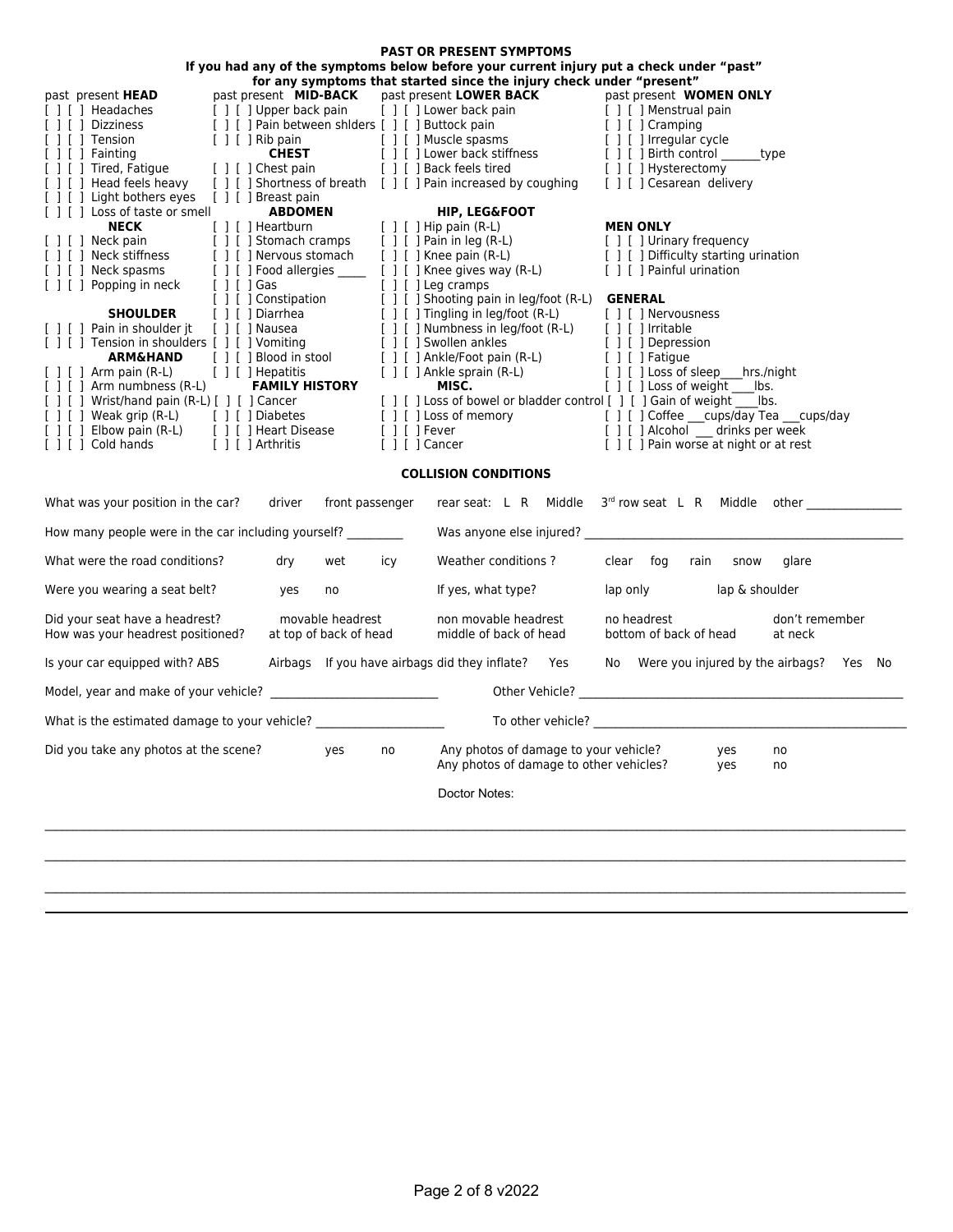#### **POINT OF IMPACT**

| Was the impact a? single car crash two vehicle crash three or more ran off road hit guardrail/tree other                         |                                                   |                                                                                                                          |                    |                                   |                                                                  |                                                                       |     |                                                                                                                                           |               |                          |                                                                                                                                                                                                                                |                      |    |
|----------------------------------------------------------------------------------------------------------------------------------|---------------------------------------------------|--------------------------------------------------------------------------------------------------------------------------|--------------------|-----------------------------------|------------------------------------------------------------------|-----------------------------------------------------------------------|-----|-------------------------------------------------------------------------------------------------------------------------------------------|---------------|--------------------------|--------------------------------------------------------------------------------------------------------------------------------------------------------------------------------------------------------------------------------|----------------------|----|
|                                                                                                                                  | rear ended                                        |                                                                                                                          | head on crash      |                                   |                                                                  |                                                                       |     | sideswiped LR T-bone LR struck another car from behind                                                                                    |               |                          |                                                                                                                                                                                                                                |                      |    |
| Did your vehicle strike another vehicle ? yes no                                                                                 |                                                   |                                                                                                                          |                    |                                   |                                                                  |                                                                       |     | Did your vehicle strike anything else? Describe                                                                                           |               |                          |                                                                                                                                                                                                                                |                      |    |
| Was your vehicle?<br>Was the other vehicle?                                                                                      |                                                   | speeding up<br>speeding up                                                                                               |                    |                                   | slowing down maintaining speed<br>slowing down maintaining speed |                                                                       |     |                                                                                                                                           |               |                          |                                                                                                                                                                                                                                |                      |    |
| Did the impact cause your car to? Move forward hitting nothing                                                                   |                                                   | Spin around hitting nothing                                                                                              |                    |                                   |                                                                  | move forward, hitting car in front<br>spin around hitting another car |     |                                                                                                                                           | move backward |                          | roll over<br>spin around hitting another object                                                                                                                                                                                |                      |    |
| Did you hear or see anything to warn you of the impact? yes                                                                      |                                                   |                                                                                                                          |                    |                                   | no                                                               |                                                                       |     | Were you able do to anything to avoid the impact? ______________________________                                                          |               |                          |                                                                                                                                                                                                                                |                      |    |
| Was the impact from the? front rear                                                                                              |                                                   |                                                                                                                          |                    | left                              | right                                                            |                                                                       |     |                                                                                                                                           |               |                          |                                                                                                                                                                                                                                |                      |    |
| At impact were you?                                                                                                              | unaware of impact<br>neck and body facing forward |                                                                                                                          |                    |                                   |                                                                  | neck and or body turned to L R                                        |     | aware of impending impact & relaxed                                                                                                       |               |                          | aware & braced for impact<br>looking in rear view mirror                                                                                                                                                                       |                      |    |
| Were both hands on the steering wheel?                                                                                           |                                                   |                                                                                                                          |                    | yes                               | no                                                               |                                                                       |     | If no, then which hand?                                                                                                                   |               | left                     | right                                                                                                                                                                                                                          | neither              |    |
| Was your foot on the brake?                                                                                                      |                                                   |                                                                                                                          |                    | yes                               | no                                                               | If yes, which foot?                                                   |     |                                                                                                                                           |               | left                     | right                                                                                                                                                                                                                          | both                 |    |
| During the collision did your body move?                                                                                         |                                                   |                                                                                                                          | back and forward   |                                   |                                                                  | forward and back                                                      |     | sideways                                                                                                                                  |               | thrown from seat         |                                                                                                                                                                                                                                | ejected from vehicle |    |
| Please draw lines and match the left side to the right side.<br>Head<br>Face<br>Shoulder<br>Neck<br>Chest<br>Hip<br>Knee<br>Foot |                                                   | Headrest<br>Windshield<br>Steering wheel<br>Side door<br>Dashboard<br>Car frame<br>Another occupant<br>Seat<br>Seat belt |                    |                                   | <b>AFTER THE COLLISION</b>                                       | Windshield<br>Steering wheel<br>Dash                                  |     | Check if any of the following vehicle parts broke, bent, or were damaged in your car<br>Seat frame<br>Did anything strike you in the car? | yes           | Knee bolster<br>no       |                                                                                                                                                                                                                                |                      |    |
|                                                                                                                                  |                                                   |                                                                                                                          |                    |                                   |                                                                  |                                                                       |     |                                                                                                                                           |               |                          |                                                                                                                                                                                                                                |                      |    |
| After the collision were you?                                                                                                    |                                                   | conscious dazed                                                                                                          |                    | unconscious                       |                                                                  |                                                                       |     | able to walk out of car                                                                                                                   |               | unable to get out of car |                                                                                                                                                                                                                                |                      |    |
| Did you have any?                                                                                                                | cuts or lacerations                               |                                                                                                                          |                    |                                   |                                                                  |                                                                       |     | stitches bumps or bruises If yes, have you taken pictures of them?                                                                        |               |                          | yes                                                                                                                                                                                                                            | no                   |    |
| Did you go to the hospital? yes                                                                                                  |                                                   | no                                                                                                                       | If yes, did you go | Did you get there by?             |                                                                  | immediately<br>ambulance                                              |     | next day<br>your vehicle                                                                                                                  |               | other vehicle            | other: and a state of the state of the state of the state of the state of the state of the state of the state of the state of the state of the state of the state of the state of the state of the state of the state of the s |                      |    |
| Were X-rays or MRI taken? yes                                                                                                    |                                                   | no                                                                                                                       |                    | Were you treated at the hospital? |                                                                  |                                                                       | yes | no                                                                                                                                        |               |                          | Were you given medications?                                                                                                                                                                                                    | yes                  | no |
| Have you received any other treatment for this injury? yes no                                                                    |                                                   |                                                                                                                          |                    |                                   |                                                                  |                                                                       |     |                                                                                                                                           |               |                          | Did you take them? yes no                                                                                                                                                                                                      |                      |    |
| Have you tried any of the following self treatment since the injury?<br>I self-treated with over-the-counter drugs<br>I used ice | I did stretches/exercises at home                 |                                                                                                                          |                    |                                   | I took hot showers<br>Doctor Notes:                              |                                                                       |     | I used hot packs                                                                                                                          |               |                          |                                                                                                                                                                                                                                |                      |    |
|                                                                                                                                  |                                                   |                                                                                                                          |                    |                                   |                                                                  |                                                                       |     |                                                                                                                                           |               |                          |                                                                                                                                                                                                                                |                      |    |
|                                                                                                                                  |                                                   |                                                                                                                          |                    |                                   |                                                                  |                                                                       |     |                                                                                                                                           |               |                          |                                                                                                                                                                                                                                |                      |    |
|                                                                                                                                  |                                                   |                                                                                                                          |                    |                                   |                                                                  |                                                                       |     |                                                                                                                                           |               |                          |                                                                                                                                                                                                                                |                      |    |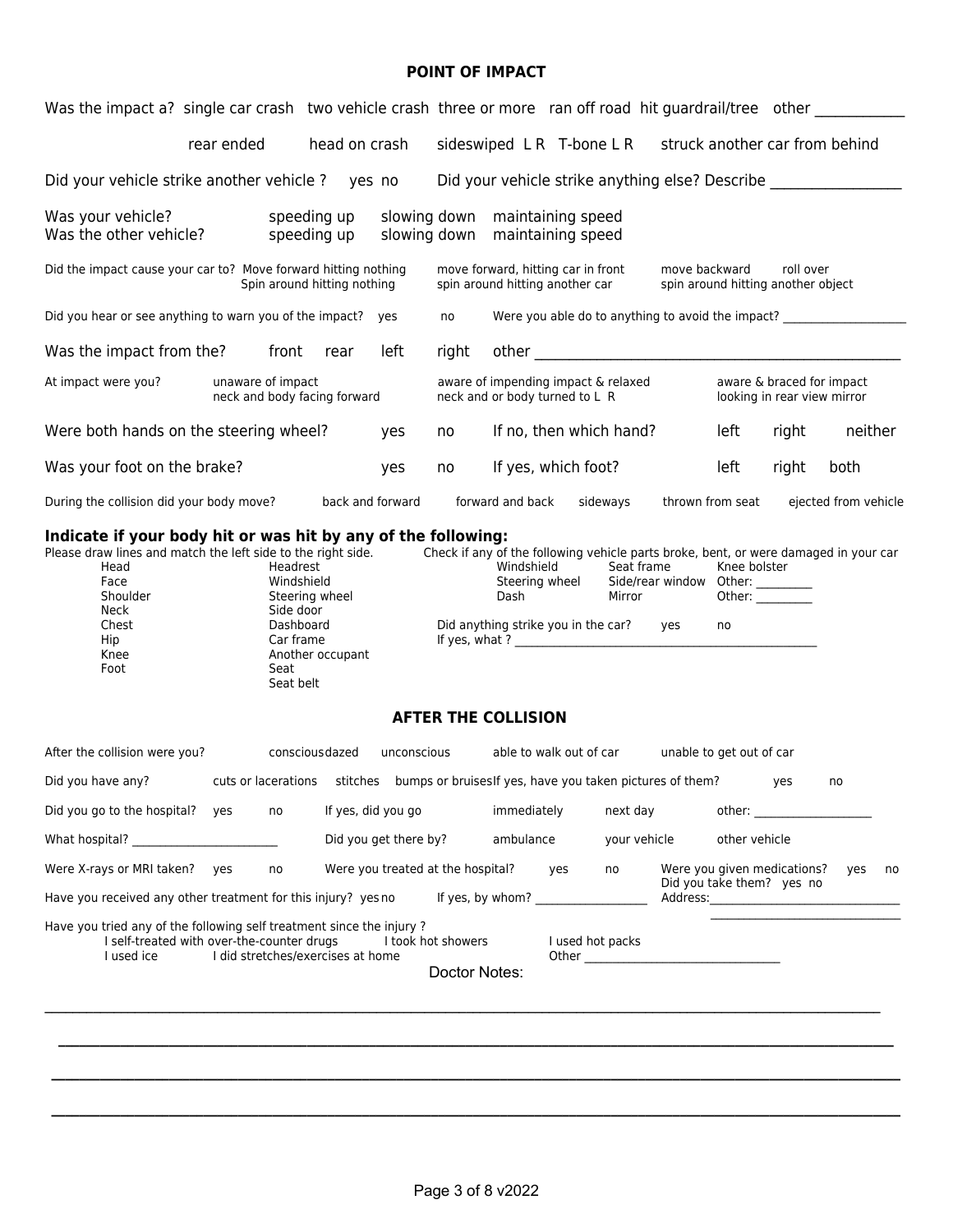#### **MEDICAL LEGAL**

| Were the police notified?                                                                | yes       | no | If yes, was there a police report?                                                                               | yes | no |
|------------------------------------------------------------------------------------------|-----------|----|------------------------------------------------------------------------------------------------------------------|-----|----|
| Were there any witnesses?                                                                | yes       | no |                                                                                                                  |     |    |
| Were any citations issued?                                                               | yes<br>no |    |                                                                                                                  |     |    |
|                                                                                          |           |    | <b>PAST HISTORY</b>                                                                                              |     |    |
| Have you had any previous auto accidents, work, sport or other significant injuries? yes |           |    | no If yes, describe including date(s) and any area injured.                                                      |     |    |
|                                                                                          |           |    |                                                                                                                  |     |    |
| Did you have any physical complaints before the accident?                                |           |    | If yes, please describe<br>yes<br>no                                                                             |     |    |
|                                                                                          |           |    |                                                                                                                  |     |    |
|                                                                                          |           |    |                                                                                                                  |     |    |
|                                                                                          |           |    |                                                                                                                  |     |    |
|                                                                                          |           |    | Do use tobacco? yes no if yes smoke __pks per day __ chew/dip __ vape If you quit tobacco, when? _____________   |     |    |
|                                                                                          |           |    |                                                                                                                  |     |    |
|                                                                                          |           |    |                                                                                                                  |     |    |
|                                                                                          |           |    | Do you follow a particular nutritional or dietary program? Yes no If yes, describe _____________________________ |     |    |
|                                                                                          |           |    |                                                                                                                  |     |    |
| Do you exercise regularly?                                                               | yes<br>no |    |                                                                                                                  |     |    |
|                                                                                          |           |    |                                                                                                                  |     |    |

**Fees are payable at the time x-rays, examinations, and treatments are rendered unless other arrangements are made in advance.**

Patient's Signature Date

Doctor Notes:

 $\mathcal{L}_\mathcal{L} = \{ \mathcal{L}_\mathcal{L} = \{ \mathcal{L}_\mathcal{L} = \{ \mathcal{L}_\mathcal{L} = \{ \mathcal{L}_\mathcal{L} = \{ \mathcal{L}_\mathcal{L} = \{ \mathcal{L}_\mathcal{L} = \{ \mathcal{L}_\mathcal{L} = \{ \mathcal{L}_\mathcal{L} = \{ \mathcal{L}_\mathcal{L} = \{ \mathcal{L}_\mathcal{L} = \{ \mathcal{L}_\mathcal{L} = \{ \mathcal{L}_\mathcal{L} = \{ \mathcal{L}_\mathcal{L} = \{ \mathcal{L}_\mathcal{$ 

 $\mathcal{L}_\mathcal{L} = \{ \mathcal{L}_\mathcal{L} = \{ \mathcal{L}_\mathcal{L} = \{ \mathcal{L}_\mathcal{L} = \{ \mathcal{L}_\mathcal{L} = \{ \mathcal{L}_\mathcal{L} = \{ \mathcal{L}_\mathcal{L} = \{ \mathcal{L}_\mathcal{L} = \{ \mathcal{L}_\mathcal{L} = \{ \mathcal{L}_\mathcal{L} = \{ \mathcal{L}_\mathcal{L} = \{ \mathcal{L}_\mathcal{L} = \{ \mathcal{L}_\mathcal{L} = \{ \mathcal{L}_\mathcal{L} = \{ \mathcal{L}_\mathcal{$ 

 $\mathcal{L} = \{ \mathcal{L} = \{ \mathcal{L} = \{ \mathcal{L} = \{ \mathcal{L} = \{ \mathcal{L} = \{ \mathcal{L} = \{ \mathcal{L} = \{ \mathcal{L} = \{ \mathcal{L} = \{ \mathcal{L} = \{ \mathcal{L} = \{ \mathcal{L} = \{ \mathcal{L} = \{ \mathcal{L} = \{ \mathcal{L} = \{ \mathcal{L} = \{ \mathcal{L} = \{ \mathcal{L} = \{ \mathcal{L} = \{ \mathcal{L} = \{ \mathcal{L} = \{ \mathcal{L} = \{ \mathcal{L} = \{ \mathcal{$ 

 $\mathcal{L}_\mathcal{L} = \{ \mathcal{L}_\mathcal{L} = \{ \mathcal{L}_\mathcal{L} = \{ \mathcal{L}_\mathcal{L} = \{ \mathcal{L}_\mathcal{L} = \{ \mathcal{L}_\mathcal{L} = \{ \mathcal{L}_\mathcal{L} = \{ \mathcal{L}_\mathcal{L} = \{ \mathcal{L}_\mathcal{L} = \{ \mathcal{L}_\mathcal{L} = \{ \mathcal{L}_\mathcal{L} = \{ \mathcal{L}_\mathcal{L} = \{ \mathcal{L}_\mathcal{L} = \{ \mathcal{L}_\mathcal{L} = \{ \mathcal{L}_\mathcal{$ 

 **\_\_\_\_\_\_\_\_\_\_\_\_\_\_\_\_\_\_\_\_\_\_\_\_\_\_\_\_\_\_\_\_\_\_\_\_\_\_\_ \_\_\_\_\_\_\_\_\_\_\_\_\_\_\_\_\_\_\_\_\_\_\_\_\_**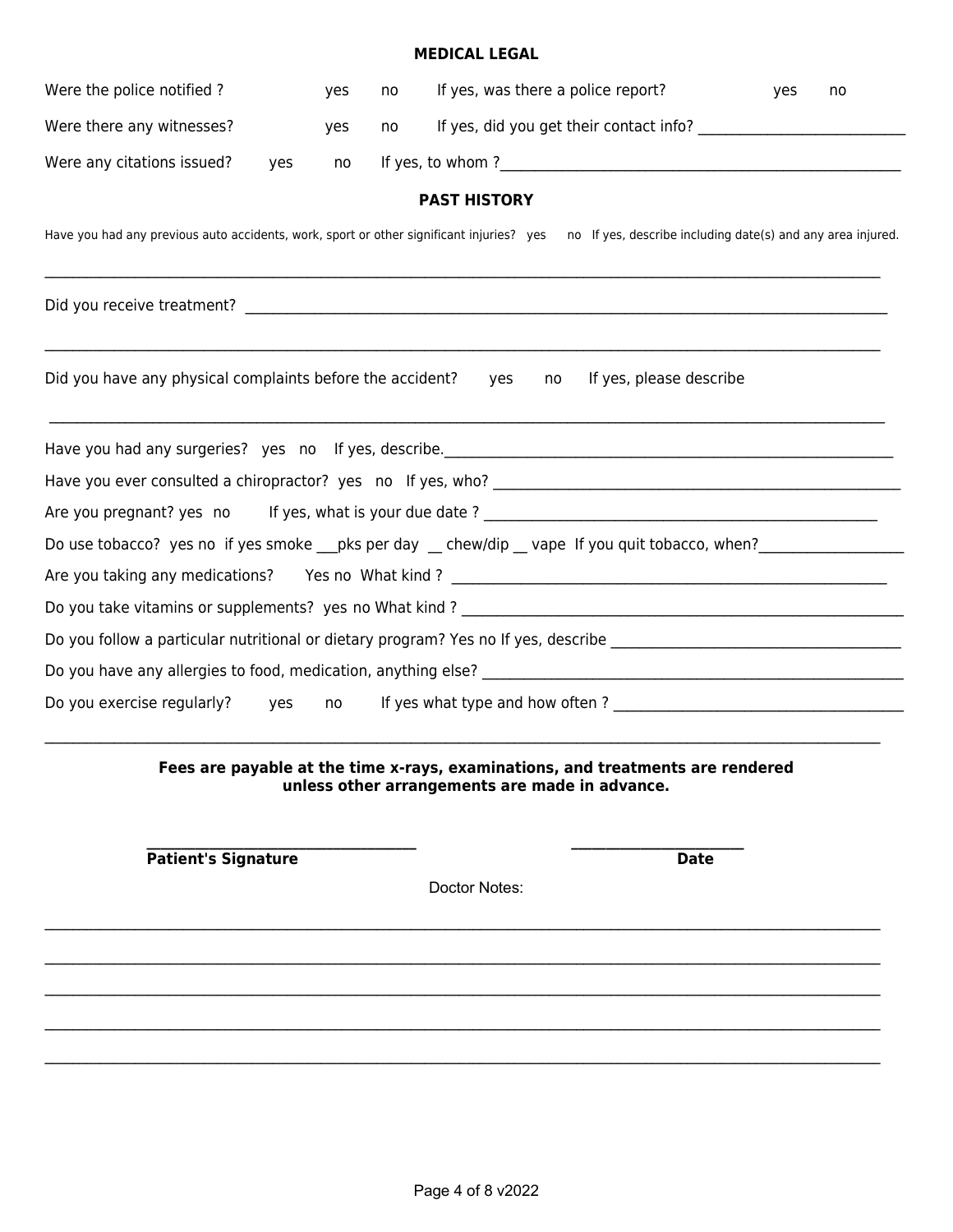# **WELCOME TO OUR OFFICE**

| <b>Full Name</b>                                                                                                                                                                                                                                        | Nickname                        |                     | Date            |  |  |  |
|---------------------------------------------------------------------------------------------------------------------------------------------------------------------------------------------------------------------------------------------------------|---------------------------------|---------------------|-----------------|--|--|--|
| <b>Address</b>                                                                                                                                                                                                                                          | Apt. $#$                        | Age                 | Date of Birth   |  |  |  |
| City, State                                                                                                                                                                                                                                             | Zip                             |                     | Mobile/Cell Ph# |  |  |  |
| Home Ph#<br>Work Ph#                                                                                                                                                                                                                                    |                                 |                     |                 |  |  |  |
| As part of your care in our practice may we add you to a subscriber to our website? We may send a welcome to our practice message & 1-2 monthly<br>emails to help you get well and stay well. Unsubscribe at any time, your address will not be shared. |                                 |                     |                 |  |  |  |
| Email address                                                                                                                                                                                                                                           | ര                               |                     |                 |  |  |  |
| Please choose appointment reminder preference, (you many check more than one) [] Text [] Voice message [ ] email                                                                                                                                        |                                 |                     |                 |  |  |  |
| [ ] Female<br>Gender:                                                                                                                                                                                                                                   | [] Male [] Transgender [] Other |                     |                 |  |  |  |
| Relationship Status: [ ] Married [ ] Partnered [ ] Single [ ] Widowed [ ] Divorced [ ] Separated #of Children                                                                                                                                           |                                 |                     |                 |  |  |  |
| Health has become global, as part of your Health History it is helpful to know                                                                                                                                                                          |                                 |                     |                 |  |  |  |
| Where you were born?                                                                                                                                                                                                                                    |                                 | Your Ethnic origin? |                 |  |  |  |
| Where have you traveled ?                                                                                                                                                                                                                               |                                 |                     |                 |  |  |  |
| Employer                                                                                                                                                                                                                                                | <b>Employers Address</b>        |                     |                 |  |  |  |
| Years Employed Job Title                                                                                                                                                                                                                                | Type of Work                    |                     |                 |  |  |  |
| Partner/Spouse's Name                                                                                                                                                                                                                                   | Partner/Spouse's Employer       |                     |                 |  |  |  |
| Name of Insurance Company                                                                                                                                                                                                                               |                                 |                     | Phone#          |  |  |  |
| Are you insured through spouse, partner or parent? Yes No If so, who?                                                                                                                                                                                   |                                 |                     |                 |  |  |  |
| Their Date of Birth $/$ / Employer                                                                                                                                                                                                                      |                                 |                     |                 |  |  |  |
| Payment will be [ ] Cash [ ] Check [ ] Credit Card [ ] Workers' Comp [ ] Health Ins. [ ] Medicare [ ] Auto Ins. [ ] Lien                                                                                                                                |                                 |                     |                 |  |  |  |
| Who is your Primary Care Physician?                                                                                                                                                                                                                     |                                 |                     | Phone:          |  |  |  |
| <b>Address</b><br>Fax:                                                                                                                                                                                                                                  |                                 |                     |                 |  |  |  |

#### **To help your first visit go smoothly here is what you can expect during approximately the next 45-75 minutes:**

**1. Paperwork** Give your forms to the receptionist when you have completed them. The doctor will use this information to learn about your present health status. **If this visit is regarding an auto accident, a work injury or managed care please let us know, additional forms may be required.** Also take a moment to review and sign our financial policy.

**2. Consultation** You will meet the doctor, who will review your paperwork and discuss your health history and your present complaint. You will be advised of the cost of any office procedure.

**3. Examination** A complete examination will be performed. Afterwards the doctor will review the results and determine if Chiropractic can help you. When appropriate, you will be referred to other health care professionals or if X-rays are needed.

**4. Initial Treatment** If you are currently in pain, initial pain relief treatment will begin on your first visit. This may consist of any of the following:

Chiropractic Adjustment - The doctor will use a carefully directed and controlled pressure to begin restoring normal motion and position to the movable bones of your spine. You may feel or hear a slight pop or snap, which is due to joint movement.

Additional Therapy Procedures such as heat, ice, traction, electrical therapy, ultrasound, and diathermy. These procedures are helpful to reduce the pain, spasm, inflammation, or stiffness you may have.

**5. Home Therapy** The doctor may suggest home use of ice, heat, or stretching exercises, nutritional supplements, and orthopedic supports to reduce your discomfort.

**6. Future Visits** On your next visit plan to spend 30 - 45 minutes to receive the doctor's report of findings and additional treatment. You are always welcome to bring any family members or friends along so they can learn about your condition.

#### **We hope this information will help to make your first visit more pleasant. If you have any questions don't hesitate to ask. If you were referred by one of our patients let them know we appreciate it.**  After you have read this form please initial here.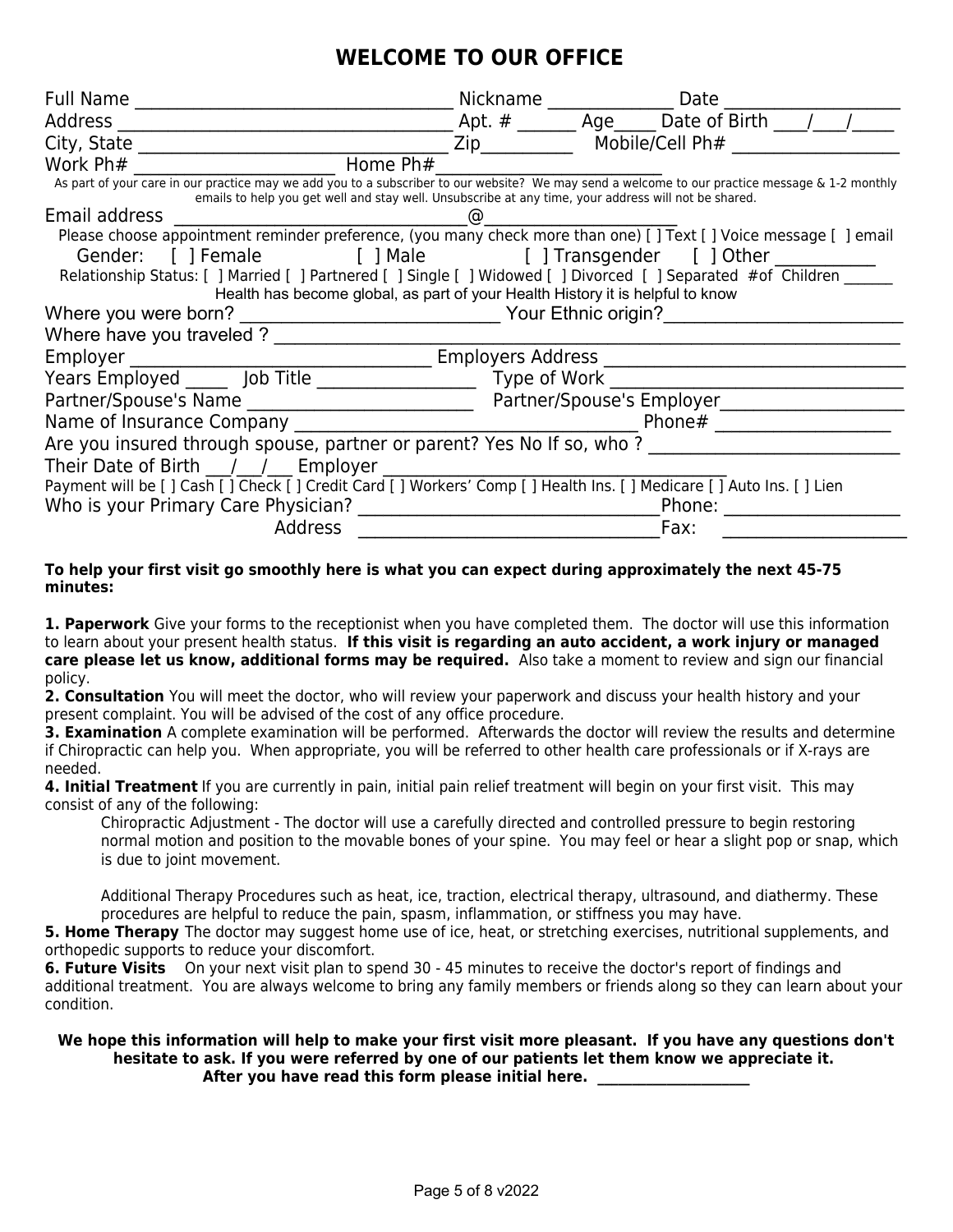## **JOHNSON CHIROPRACTIC OFFICE POLICY**

We ask your cooperation in reading and signing this agreement, please initial that which applies:

- **I have insurance coverage** *that covers* **chiropractic** and understand that the insurance company does not always pay in full. I agree to pay the estimated portion at the end of each week or visit, depending on the frequency of my visits. Insurance billing is done as a courtesy to patients and I am ultimately responsible if the insurance company does not pay in full.
- \_\_\_\_\_ **I have insurance coverage that does not cover chiropractic or has a high deductible.** Insurance billing is done as a courtesy to patients and I am ultimately responsible if the insurance company does not pay in full.
- I do not have insurance coverage and understand that payment in full will be required at the time of the visit or at the end of the week, depending on the frequency of my visits. Payment plans are also available.
- **I have Medicare.** I understand that Medicare requires an annual deductible, and a 20% copay. I understand that Medicare does not cover x-rays, which may be necessary.
- \_\_\_\_\_ **I was injured in a motor vehicle collision or a slip and fall.** I have: (circle what applies) Auto Medical Pay Coverage / An Attorney / Private Insurance / None of the above Regardless of the coverage I understand that I am ultimately responsible for the bill.
- **I was injured on the job** and covered by worker's compensation. I am aware that if, for some reason, worker's compensation Insurance does not pay for my care, that I am ultimately responsible for my bill.

#### AS A CONDITION TO THE DOCTOR PROVIDING SERVICE TO ME, I AGREE TO THE FOLLOWING:

1. Returned checks are subject to a charge of \$10.00

2. Balances past 30 days may be subject to an interest charge of 1.5% per month unless prior arrangements are made.

3. Payments are due 10 working days after the postmark of statements. Rebilling may be subject to a charge of \$5.00.

4. Patients are responsible for any charges of collection, including but not limited to Attorney fees in the event of a delinquent account.

#### SCHEDULING:

Maintaining your appointment schedule is important. If you miss scheduled appointments, your care may be dismissed.

**A \$25.00 fee may apply unless a minimum of 24 hours is given.** Emergencies are taken into consideration.

I have read this agreement and agree to its terms, I understand that I may request a copy if I desire.

\_\_\_\_\_\_\_\_\_\_\_\_\_\_\_\_ \_\_\_\_\_\_\_\_\_\_\_\_\_\_\_\_\_\_\_\_\_\_\_\_\_\_\_\_\_\_\_\_\_\_\_\_\_\_\_\_\_\_\_\_\_\_\_\_\_\_\_\_ DATE PRINT PATIENT NAME

#### $\mathcal{L}_\text{max} = \mathcal{L}_\text{max} = \mathcal{L}_\text{max} = \mathcal{L}_\text{max} = \mathcal{L}_\text{max} = \mathcal{L}_\text{max} = \mathcal{L}_\text{max} = \mathcal{L}_\text{max} = \mathcal{L}_\text{max} = \mathcal{L}_\text{max} = \mathcal{L}_\text{max} = \mathcal{L}_\text{max} = \mathcal{L}_\text{max} = \mathcal{L}_\text{max} = \mathcal{L}_\text{max} = \mathcal{L}_\text{max} = \mathcal{L}_\text{max} = \mathcal{L}_\text{max} = \mathcal{$ SIGNATURE OF PATIENT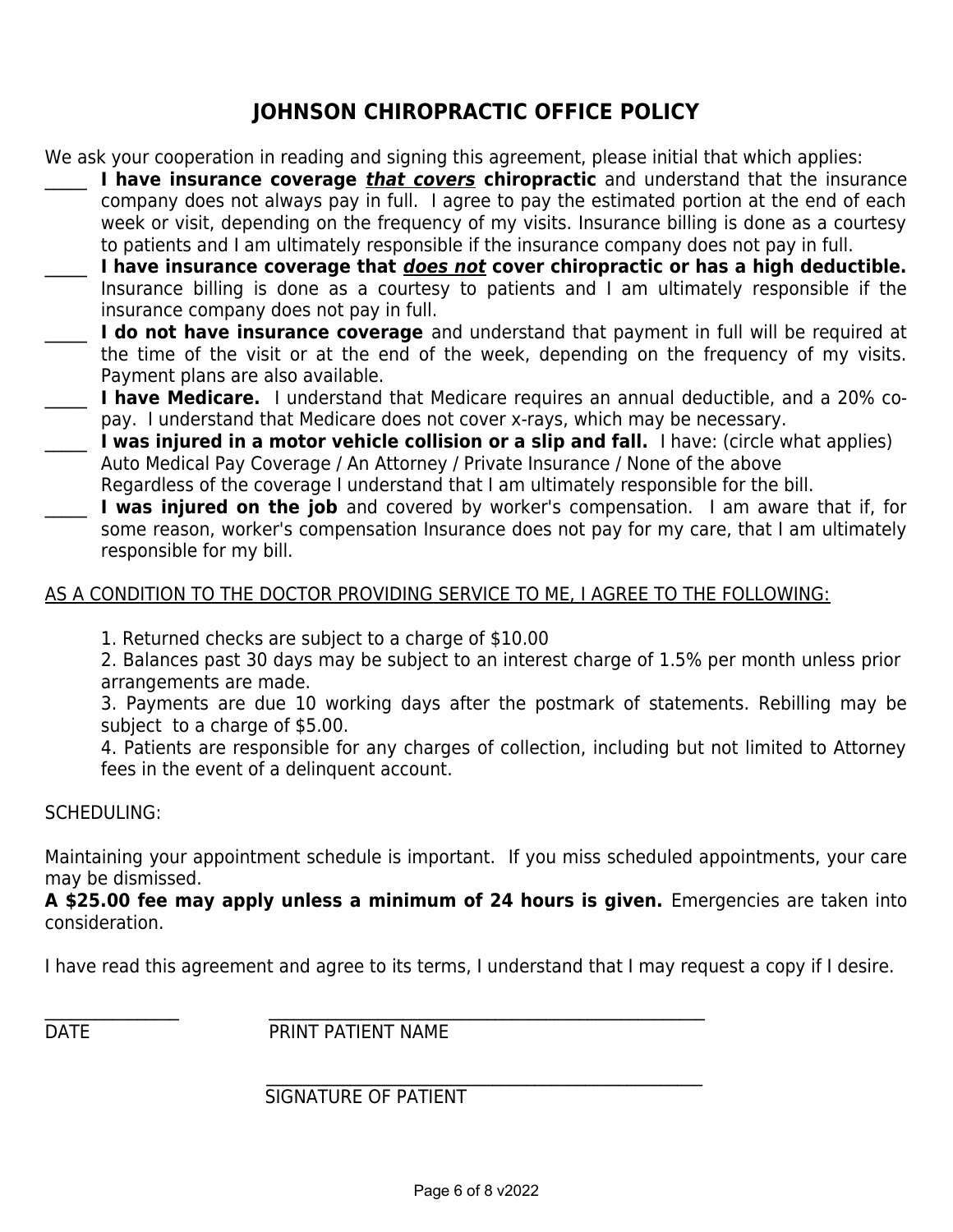#### INFORMED CONSENT TO CHIROPRACTIC EVALUATION AND TREATMENT

I hereby request and consent to the performance of chiropractic adjustments and other chiropractic procedures, including various modes of physical therapy and diagnostic x-rays, on myself (or the patient named below, for whom I am legally responsible) by Dr. Bob J. Johnson and or other licensed doctors of chiropractic who now or in the future treat me while employed by, working with or associated with or serving as back-up for Dr. Bob J. Johnson including those working at the clinic or office listed below or any other office or clinic.

I have had an opportunity to discuss with Dr. Bob J. Johnson and /or with other office personnel the nature and purpose of chiropractic adjustments and other procedures. I understand that results are not guaranteed.

I understand and am informed that, as in the practice of medicine, in chiropractic there are some risks to treatment, including but not limited to, fractures, disc injuries, strokes, dislocations and sprains. I do not expect the doctor to be able to anticipate and explain all risks and complications,

and I wish to rely on the doctor to exercise judgment during the course of the procedures which the doctor feels at the time, based on the facts then known, is in my best interests.

I have, or have had read to me the above consent. I have also had an opportunity to ask questions about its content, and by signing below I agree to the above-named procedures. I intend this consent form to cover the entire course of treatment for my present condition and for any future condition(s) for which I seek treatment.

#### Putting Neck Pain Treatment Risks into Perspective



incapacitated:

Patient Name

 $\mathcal{L}_\text{max}$  , and the contract of the contract of the contract of the contract of the contract of the contract of Witness to Patient's Signature **National State Signed** 

To be completed by patient: To be completed by patient's representative, if necessary, if patient is a minor on physically or legally

Name of Patient's Representative

Signature of Patient Signature of Patient's Representative

 $\mathsf{As:}\quad$ 

 $\_$ 

 $\mathcal{L}_\mathcal{L} = \{ \mathcal{L}_\mathcal{L} \mid \mathcal{L}_\mathcal{L} \in \mathcal{L}_\mathcal{L} \}$ 

 $\_$ 

Date Signed **Relationship or authority of Patient's Representative** 

Page 7 of 8 v2022